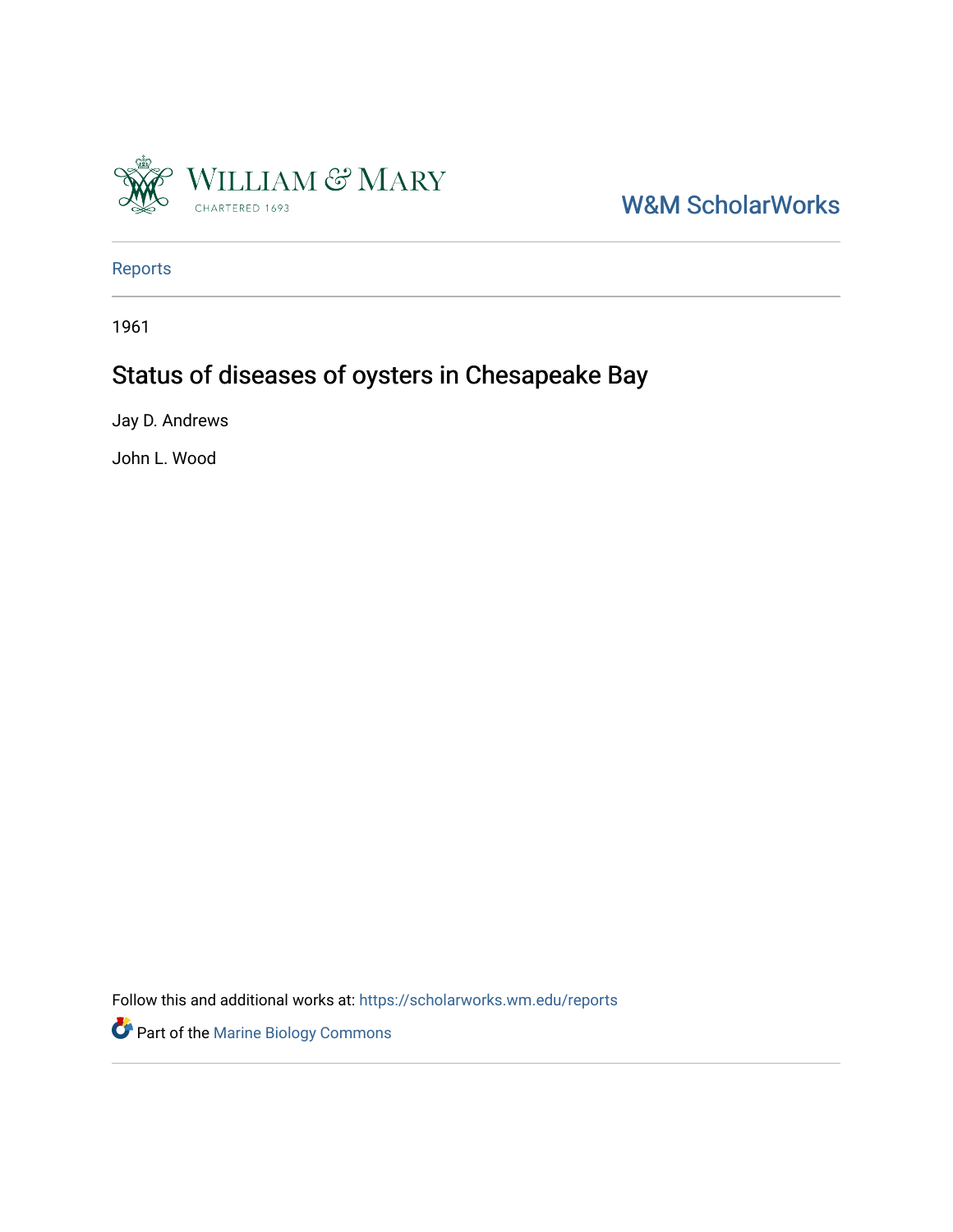Virginia Institute of Marine Science (Virginia Fisheries Laboratory) Gloucester Point, Virginia

Special Report No. 1 September 27, 1961

Archives  $2$ MIV ��  $179$  $Oqq$  $A53 +$ *19&1* 

STATUS OF DISEASES OF OYSTERS IN CHESAFEAKE BAY

**�JMS ARCHIVES** 

Ey Jay D. Andrews and J. L. Wood

.<br>ERre

Oysters in lower Chesapaake Bay survived the ravages of Dermooystidium during some hot summers in the past decade only to be scourged by a new disease (NSX.) which ap1:J3arad **in** 1959. We had learned to live with Dermocystidium by avciding infected seed and by limiting the number of hot summers that oysters were held in infested areas. Now we are faced o) with the more difficult problem of adjusting to MSX, which is a devastating killer of oysters. The beginning of a new season of planting seed is an appropriate time to review cur knowledge of the various diseases of oysters.

# **ltJSX**

MSX is continuing to kill oysters in lower Chesapeake Bay at a rate prohibitive to oyster planting. New disease-free seed imported to such areas as Mobjack Bay, Hampton Bar and Gloucester Point, experienced mortalities beginning in Augu�t and September 1961, just as in 1960. The hope that isolated plantings would survive in areas such as Mobjack Bay where most oysters had been marketed or had died has not been fulfilled. There has been no important extension of areas afflicted with MSX and no noticeable retreat of MSX from oyster areas in 1961.

# Seasonality of Infection and Deaths

MSX kills oysters mostly in the summer and fall, from June through November. Apparently most infections also occur during this period when oysters are dying. The time of first kill depends upon the time of planting. It may vary from 6 weeks after infection to 8 months. A useful rule-of-thumb is that oysters infected in early summer die in late summer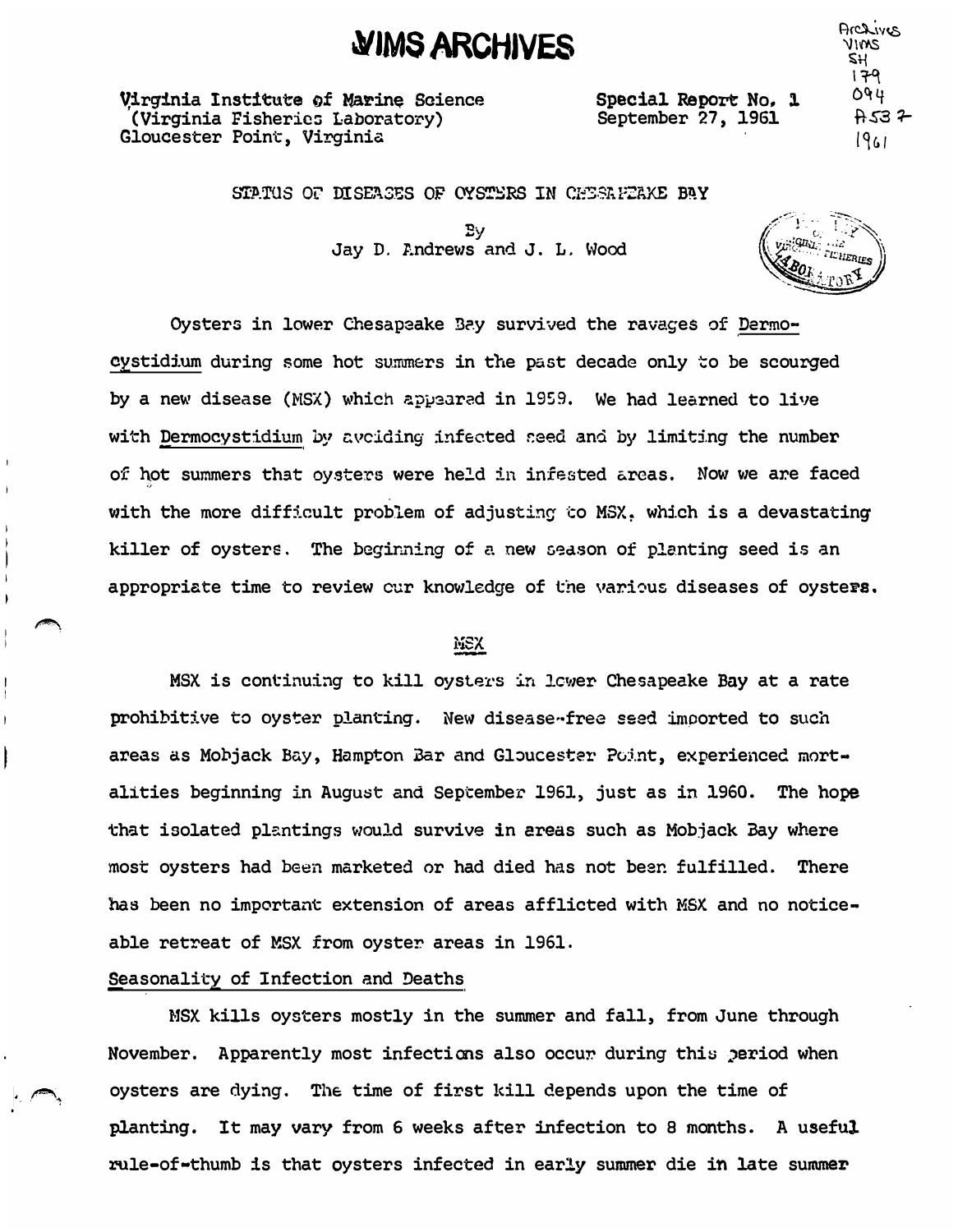and those infected in late summer die the following early summer. A small late winter kill occurs in populations whach have had previous losses from MSX. Oysters infected for the first time in late summer do not exhibit a late winter mortality.

Losses from MSX are usually about SO per cent the first year and slightly less each succeeding year. Once a bed is infested, oysters continue to die throughout the year with greatest losses occurring from July to October.

Distribution and Status of MSX by Areas

• The opening of James River seed beds on *l* October **pcees** these problems for each planter: (1) where can disease-free seed be obtained and (2) where is it safe to plant? A review of present knowledge by areas should be helpful, although each oysterman must accept responsibility for his decisions.

1. James River. As far as we know, seed above Wreck Shoal is free of MSX. Last winter one-third of Wreck Shoal oysters had MSX from midsummer infections. Most of these oysters got rid of the disease and there was no appreciable kill. Recent samples showed a low level of about three infections in 25 oysters on Wreck Shoal. Samples were taken close to the channel but oysters inshore and in shallower water apparently did not get infections. Cy.stars at Brown Shoals continue to die and show considerable ' MSX. The lower part of the seed area should be avoided, particularly by planters in disease-free or border-line areas. Hampton Roads and the lower parts of its tributaries are infested with **MSX. These** areas should not be used as seed sources in disease-free areas and planting in Hampton Roads is risky.

2. York River and Mobjack Bay. It is not possible to give any detailed advice on safe planting areas in the tributaries of Mobjack Bay.

 $-2-$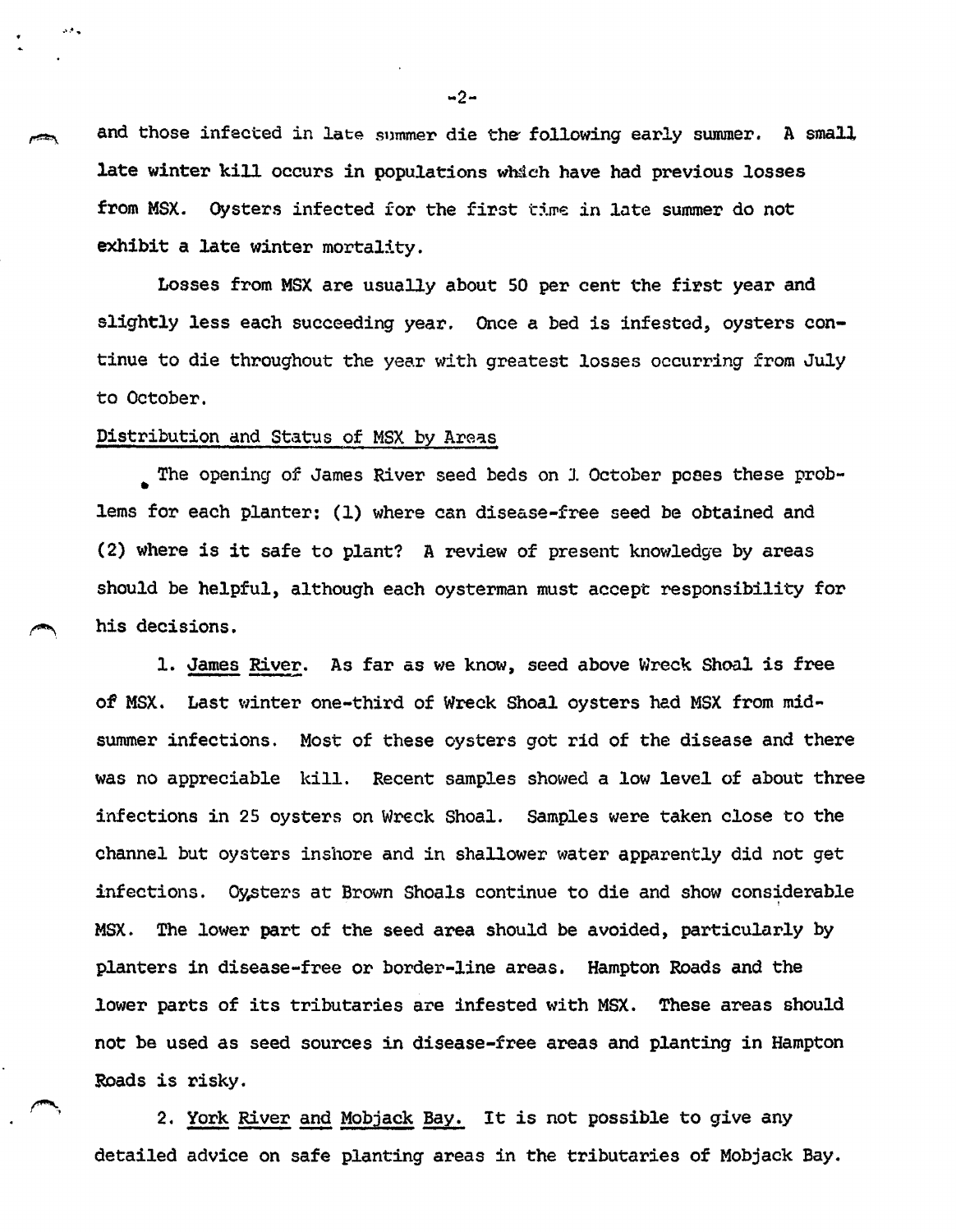Oystermen can best judge where it is safe to plant by recent experience. If heavy unexplained losses with the timing of deaths described in this report are observed, there are strong reasons to suspect that MSX is active. In our experience no area once infested with MSX has been found subsequently to be free of the disease.

Losses have been reported up the York River as far as Clay Bank but our trays outside of Fox Creek (above capahosic) have shown no evidence of MSX kills. Recent samples from B. M. Bunting's ground about opposite Clay Bank revealed two infections in 25 oysters.

3. Rappahannock River. Some losses were experienced at the mouth of the Rappahannock River in 1960. Spring samples showed an increase in MSX below Hoghouse. We presume that extensive losses resulted but this area has not been rechecked. There has been very little evidence of MSX acti vity at Hoghouse and higher in the river. Recent samples, including one from a private ground above Urbanna Creek where losses had been quite heavy, show no disease (one case of MSX in 25 oysters at Hoghouse was an exception). Public grounds and private beds (except one) examined show no recent deaths and if this is generally true, it is almost certain that no losses from MSX will occur now before June and July 1962. Beds which look normal now undoubtedly escaped early summer infections and there is no reason to expect late summer infections. In short, the prospects look excellent for oyster culture in the upper Rappahannock River above Hoghouse.

4. Potomac River. Not much is known about the Virginia tributaries of the Potomac. No MSX has been found in samples from Nomini Creek. **MSX**infested oysters were found at the mouth of the Great Wicomico in 1960.

5. Pocomoke Sound. No recent samples have been col1ected from Pocomoke Sound but MSX was found in abundance al1 the way to the Maryland line in 1960. Presumably retreat to low-salinity waters is the only safe

-3-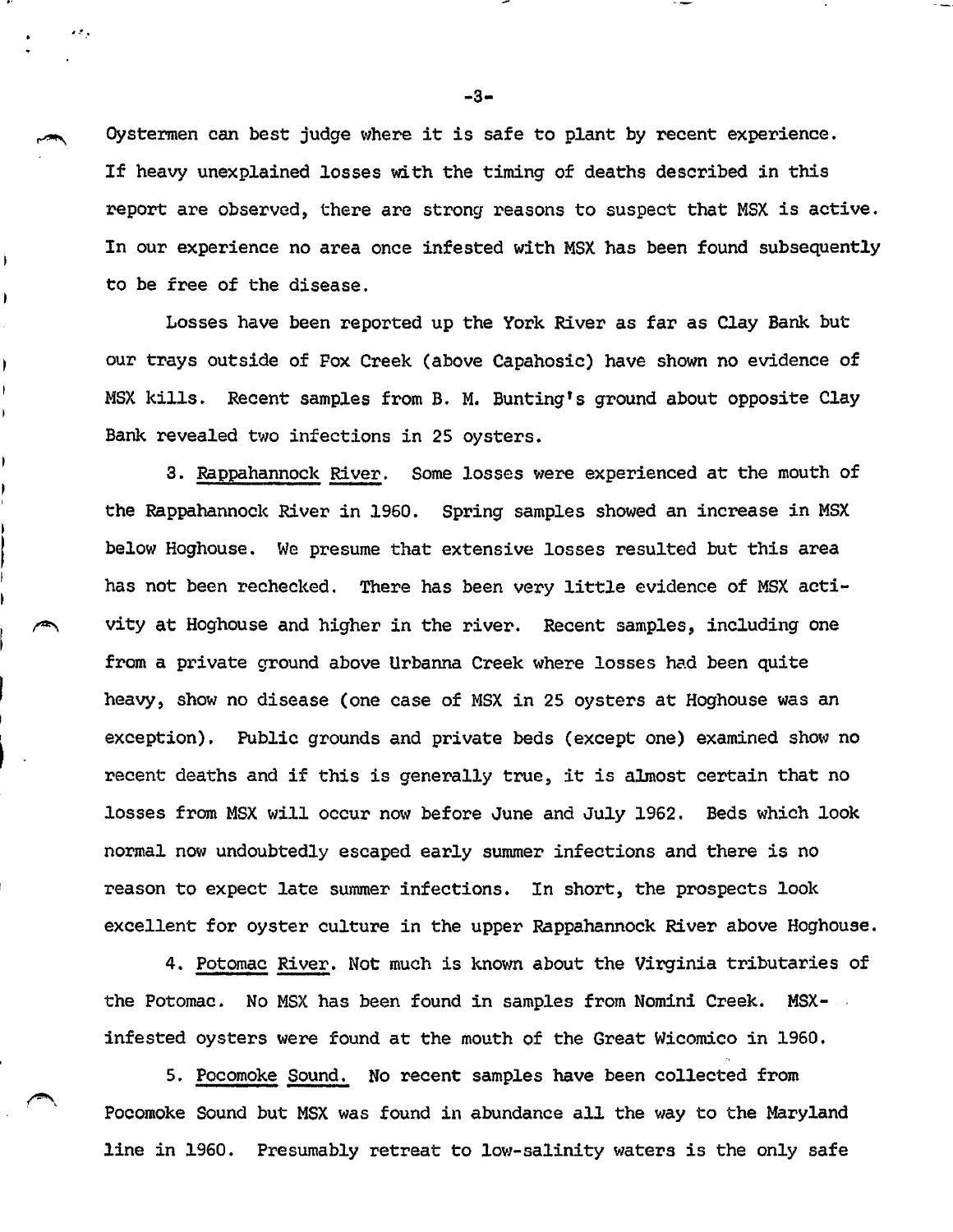course of action in this area.

 $\cdot$  .

6. Bayside Creeks of Eastern Shore. There are so many creeks it is not feasible to sample enough to draw lines of distribution for MSX. Oystermen must rely upon experience with individual beds based upon the magnitude and the timing of losses to judge whether MSX is active. Cherrystone Creek and the Gulf are two areas of regular sampling where MSX is known to occur in abundance. Creeks higher up the peninsula are less salty and may have better prospects.

7. Seaside of Eastern Shore. Nature is always reluctant to give up all her secrets and Seaside has more than its share in respect to Dermocystidium and MSX, MSX was first found on Seaside in October 1958. It is present in all areas we have sampled and as many as five cases in 25 have been observed, yet no epidemic has occurred. This is a most fortunate situation for Seaside oystermen and we hope this status is maintained. It has been argued that Seaside oysters are more resistant to MSX than others and this may be true in part, but James River oysters moved to Seaside have so far shown the same exemption from losses.

#### Dermocystidium

Dermocystidium, the fungus disease of oysters, has so far been at a relatively low level in 1961. Very few oysters with infections survived from 1960 mortalities. This has reduced and delayed infections this summer. Hot weather in early August and early September has resulted in a rapid increase in Dermocystidium infections and it is now an important cause of deaths in areas where old oysters were left. Late summer and fall deaths of oysters can be caused by MSX or Dermocystidium or both.

## Seaside Qrganism (SSO)

During our monitoring studies for MSX on Seaside, we encountered a new disease of oysters caused by an agent which we call SSO (Seaside

 $-4.$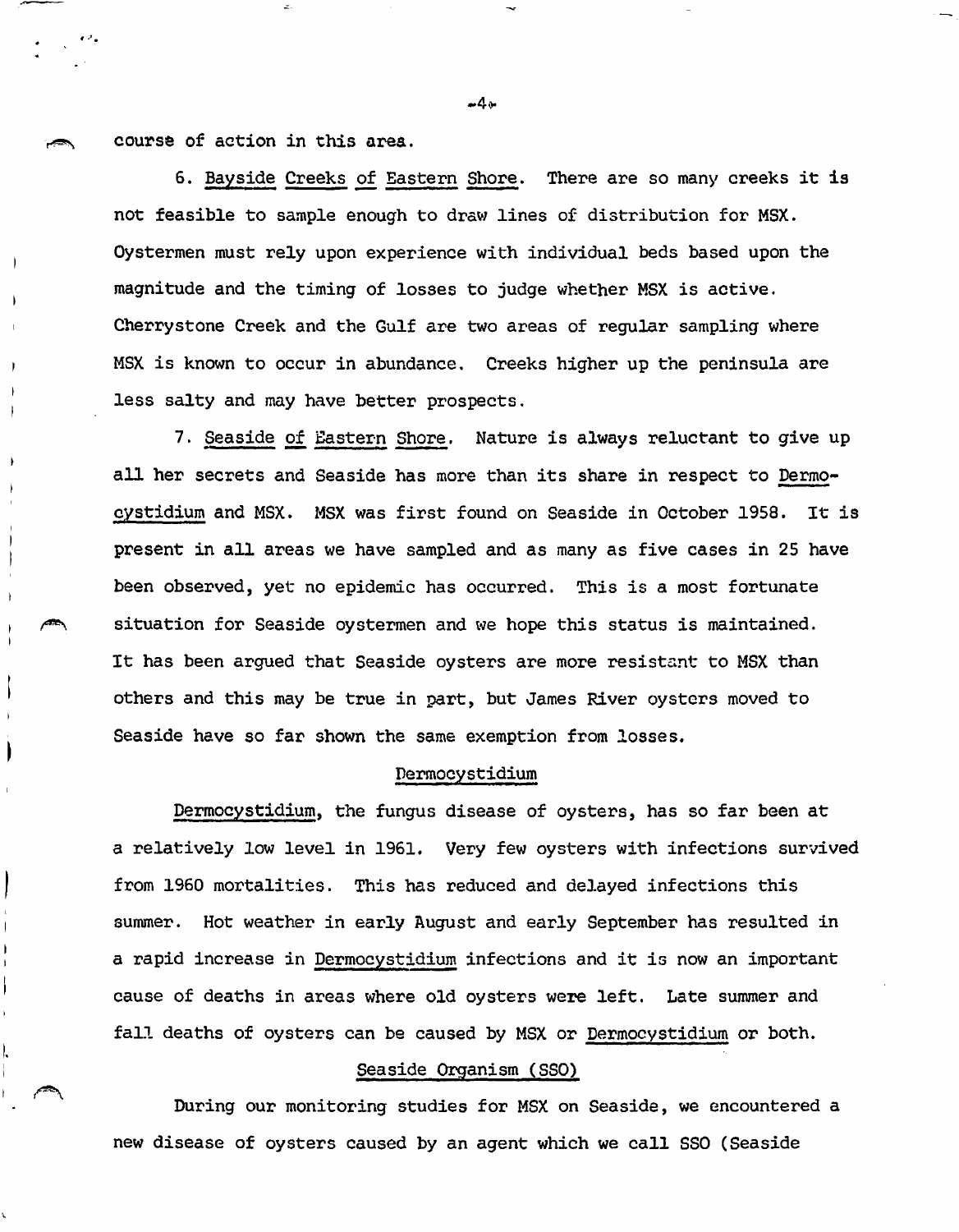Organism). It kills oysters in a short epidemic in May and June before MSX kills abundantly. Losses are usually of the magnitude of 10 per cent each year in young oysters of typical plantings. If such oysters are held an extra year, as many as SO per cent may die from sso. This disease seerna to have been on Seaside for a long time and presents no serious threat to industry. Quick growth and early harvesting are the keynotes for avoiding SSO losses. Spat and yearlings are not bothered much by S30 but thereafter losses can be expected each May-June that oysters are left on the beds. It is apparently restricted to the very high salinity waters of Seaside for the most part and probably cannot persist in Chesapeake Bay.

#### Future Research Efforts

In the past two years, we have expended a considerable amount of effort examining samples of cysters for oystermen to form a basis for predictions and warnings. We believe that effort in other directions will bring more benefit now. Most important are the efforts to breed resistant oysters and to learn more of the life history of MSX. We will continue to watch over major growing areas for signs of improvement and we think oystermen should also make and watch trial plantings. There is still much to be done in out attempt to understand border-line areas where the disease comes and goes. It will be almost impossible to follow and predict events in such areas.

The Institute has had excellent cooperation from oystermen in its studies. We would appreciate continued advice and warnings of possible trouble.

 $r5<sub>m</sub>$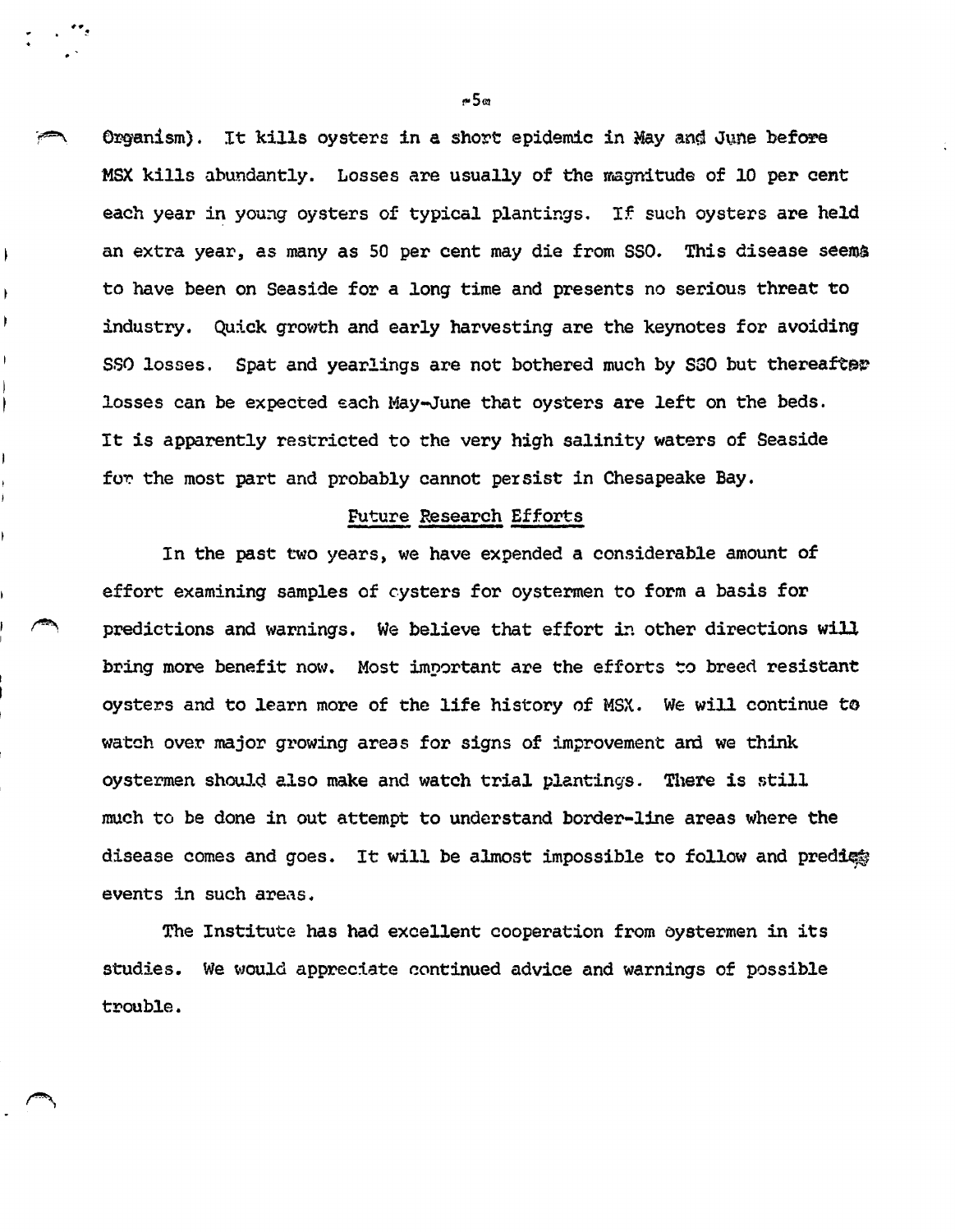### MEMORANDUM TO OYSTERMEN

**FROM** 

William J. Hargis, Jr., Director Virginia Institute of Marine Science (Virginia Fisheries Laboratory) Gloucester Point, Virginia

In the last two and a half years research activity at the Virginia Institute of Marine Science (Virginia Fisheries Laboratory), has almost doubled. Much of this increase has been devoted to projects of direct benefit to the oyster industry. All project: receiving state support have been designed and carried out with the welfare and interests of the various marine industries and the general marine economy in view.

Even those projects which are not directly concerned with shellfish and finfish but fa11 under such subjects as hydrography (oceanography), the effects of engineering projects on the marine environment, pollution research and plankton research are of immediate and long-term interest to the commercial and sport fishing industries, and particularly to the shellfishery industries. All interested persons must certainly be aware that an understanding of currents is important in following movements of finfish, crab and oyster larvae; that engineering projects (dams, channels, salt-marsh drainage) may affect all marine organisms; that pollution or sublethal contamination may be a serious problem; and that finfish and shellfish **larvae** are always directly dependent upon plankton for their food. These are the practical reasons for the Laboratory's interest in the subjects listed.

All the Institute's list of state-supported projects contribute to our knowledge of the factors affecting fisheries. Most of the grantsupported projects are also of this nature. A few projects, grant-supported, are of more academic nature, but these enhance the scientific

~.,